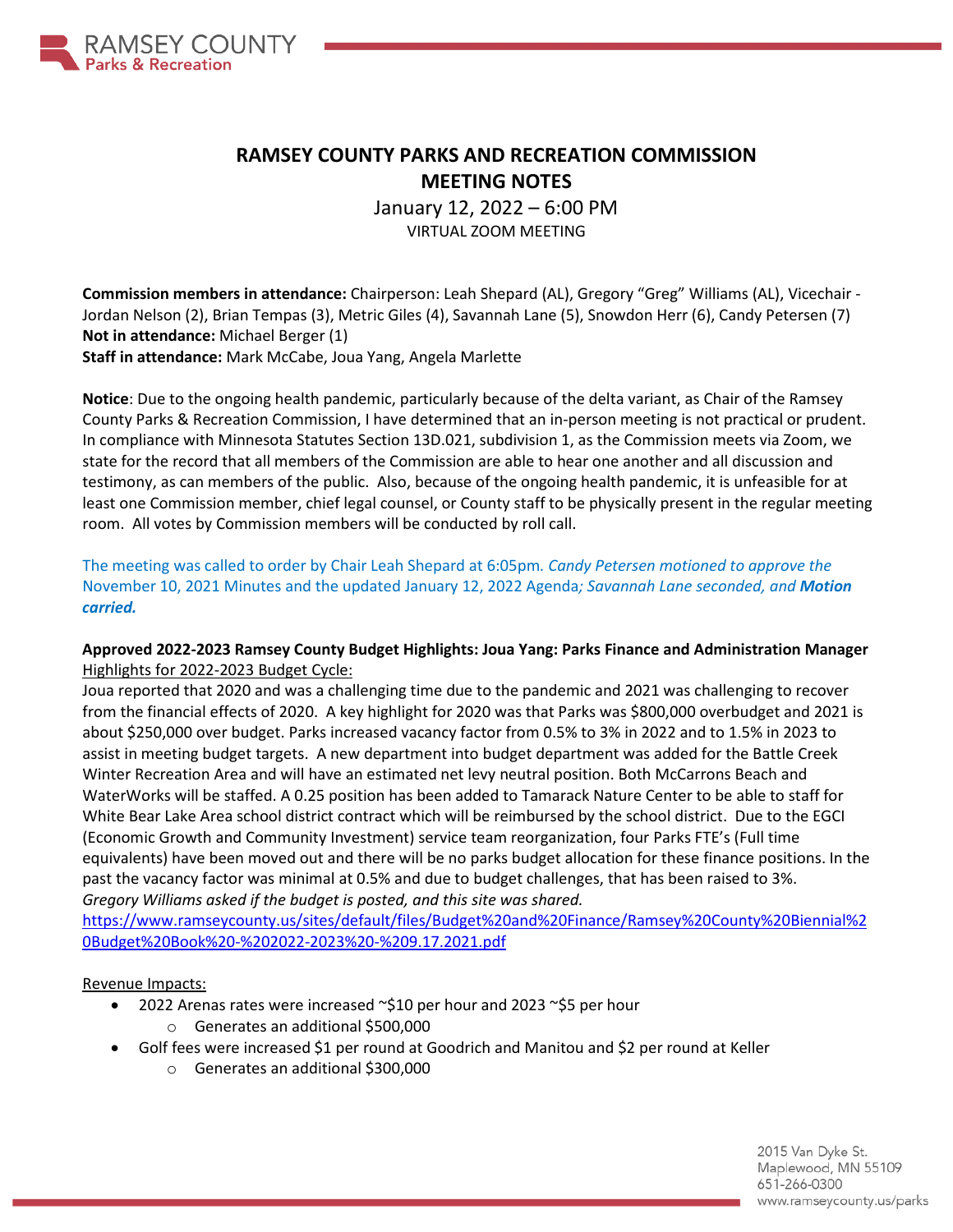

- \$15 Minimum wage floor increased resulting in additional \$100,000 expense for Parks that was not budgeted for and revenues will need to cover (2022 &2023)
- Park Shelter and Pavilion were also increased.

# Capital Projects:

- \$3.1 million of approved capital spend for county, state, and municipal funding
	- o Parks received \$4.1 million for golf projects
	- o Allocated funds for bituminous projects (pavement, parking lot, road maintenance)
	- o \$400,000 for capital asset management projects
	- $\circ$  \$870,000 CCAMP (County Capital Asset Management Program) for maintaining regional parks

*Greg askes how the budget for the Battle Creek Winter Rec Area will be funded, Mark replied that this will be funded through user fees as well as an equity grant for programming and outreach. No additional levy dollars are allocated. No fees are planned for the sledding hill.* 

Mark acknowledged Joua's skill and amazing work done coming on during a pandemic and best wishes for continued success in her new job.

# **Elections - Commission Chair and Vice Chair**

Gregory William expressed interest in being Chair of the Parks Commission. Both Brian Tempas and Jordan Nelson expressed interest in serving as Vice-chair. Leah asked more times for anyone else that was interested, hearing none the three interested members spoke. Jorden withdrew in since he previously served when Brian stepped down**.** *Leah nominated Gregory Williams as Chair and was seconded by Savannah Lane. Leah nominated Brian Tempas as Vice-chair and was seconded by Jordan Nelson. There was no discussion and role was taken, all approved, motion carried.*

# **2022 Work Plan and By-Laws Review:**

Mark shared the draft 2022 Parks Commission work plan of agenda topics and sought feedback. *Metric Giles appreciated Racial Equity topics were planned on a regular basis and would also like to see Racial Equity training/education included in the work plan.* Mark offered that the newly appointed Racial and Health Equity Administrator for the Service Team, Antonio Montez, would be a resource for this training and a first step in planning this. *Metric suggested creating a subcommittee on this that includes others as well.* Mark will work to get Antonio at a meeting as soon as able. *Brian asked about notification timeline to get an item onto the agenda.* Depending on the item it can be as soon as the day before the meeting other wise 2 weeks prior to the meeting is sufficient. *Metric commented that he would like to see a roller-skating rink since it would be better used by the local community over ice skating rinks.* Mark will pass that idea to the West Side project team as another use for that facility.

The Parks Commission reviewed the By-laws and notification period needed for changes (10 days). *Greg would like to look at having special meetings and committees to focus on items such as Racial Equity education and training. Leah asked that it be added to an upcoming meeting. Metric suggested a focus on accessibility for people with disabilities and community representation. Leah motioned to approve the By-laws and Candy seconded, all approved, motion carried.*

### **Parks Ordinance Revision Update: Mark McCabe**

Mark recapped the Parks Ordinance Revision history and process. Using the public engagement feedback and input from the County Board, the final revised ordinance was drafted, and the Approval/Adoption process begun. Areas of note are: expanded park hours and decriminalizing park penalties to administrative fines before moving to misdemeanors. Requests for Board Action will be submitted requesting a Public Hearing and readings of the revised ordinance. At the public hearing, members of the public can make comment or submit comments ahead

> 2015 Van Dyke St. Maplewood, MN 55109 651-266-0300 www.ramseycounty.us/parks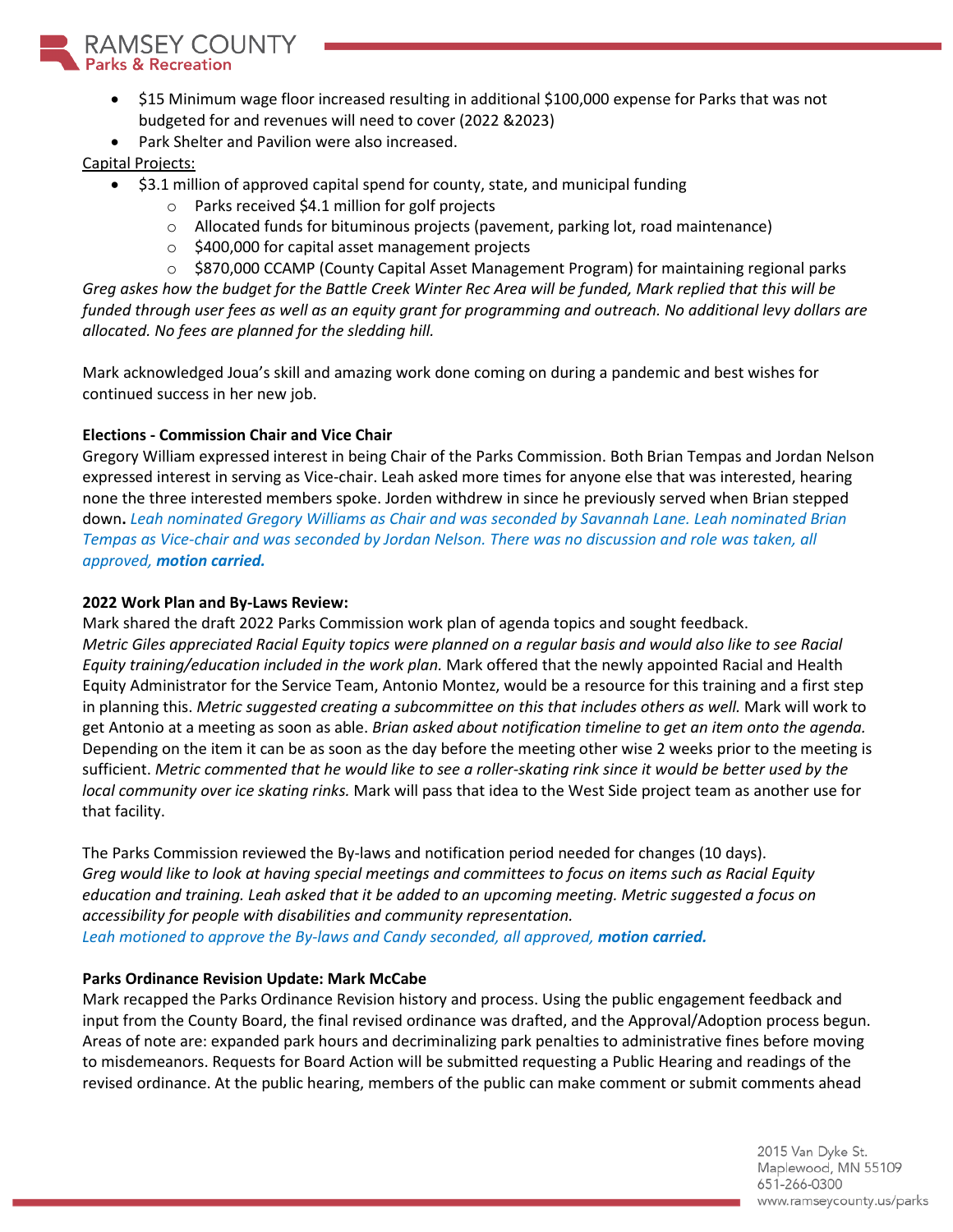

of time. Communication to the public would only happen once the County Board approves the revised ordinance and after the 45day contestation period.

*Leah asked if the County Board is welcoming of the changes.* Mark replied that they are very supportive.

### **State of the Parks Presentation Topics**

In the past the Parks Commission Chairperson, with the Parks Director, would give a 10-15 presentation on key happenings, challenges and future items to the County Board at a weekly meeting. A list of topics was shared that included topics from all park divisions as well as COVID impacts, 21<sup>st</sup> Century Parks work, programming, and workforce diversification. Parks plans to aim for the end of February to present this. Mark asked if there were items the Commission would like added. Leah last presented this in 2019 and offer suggestions. *Leah commented that it is a good opportunity to do some advocacy with the County Board.* All board meetings are streamed live as well as recorded.<https://ramseycountymn.legistar.com/Calendar.aspx>

### **Community Engagement Fund Update: Parks Commission Stipend**

In the last budget cycle and this upcoming cycle \$1 million dollars of funding for community engagement was set aside. Many departments do not have this funding already built into their budgets, including parks. Parks has several applications submitted with one requesting a stipend for parks commission members. This request falls into the category of compensating community members that are engaging in county work. If the application is approved and the commission member is interested, a stipend of \$25 per meeting is available. Currently, there are more requests than funding and approvals are pending.

*Greg asked if there is a site where the commission can view the application process and past projects that were funded.* Current information on this is not housed within Parks since its under the greater service groups umbrella and very new. *Greg is interested in looking at the application to see if there were any types of engagement funding opportunities that can be created or were missed.* 

### **Job Postings Update**

- 4 Maintenance and Operations positions open and represents a great opportunity to diversify staff
	- o Partnered with Equity Action Circle to review and assist with posting
	- o Interviews coming up next month
- Accounting and Administration Manager
- Golf Courses and Arena Director accepted a new position outside the county and will be posted shortly
- Parks Communications position, the hiring of this position is overseen by the Communication & Public Relations Department
- 2 Janitor Building Guard Positions
- Tamarack Nature Center office manager

Overall, about a 10% vacancy rate and another 10% at the same time that are out due to COVID related family care issues.

*Metric asked for an update as to if Ramsey County is a 2nd Chance Employer.* Parks has reached out and not received a clear answer, but Ramsey County as a practice does not discriminate if there is a felony that is not related to the job they are seeking. Parks will continue to reach out for clarification on being a 2<sup>nd</sup> Chance employer. Metric explained more about being a  $2<sup>nd</sup>$  Chance employer and how it opens opportunity up for those with felony convictions and Mike Berger could potentially give more details. *Greg elaborated on a MN law that was effective January1, 2018 which gives certain offences a second chance for employment opportunities, but it does not list Ramsey County per se. Metric expressed concern regarding nepotism, that the county and the city are ran generationally buy white families and understands that this is a conversation for another time.*  Current job postings can be viewed here[: https://www.governmentjobs.com/careers/ramsey](https://www.governmentjobs.com/careers/ramsey)

### **Commission Member Update**

*Candy asked if Ramsey County parks is compensated for hosting ice castles? (See Directors update)*